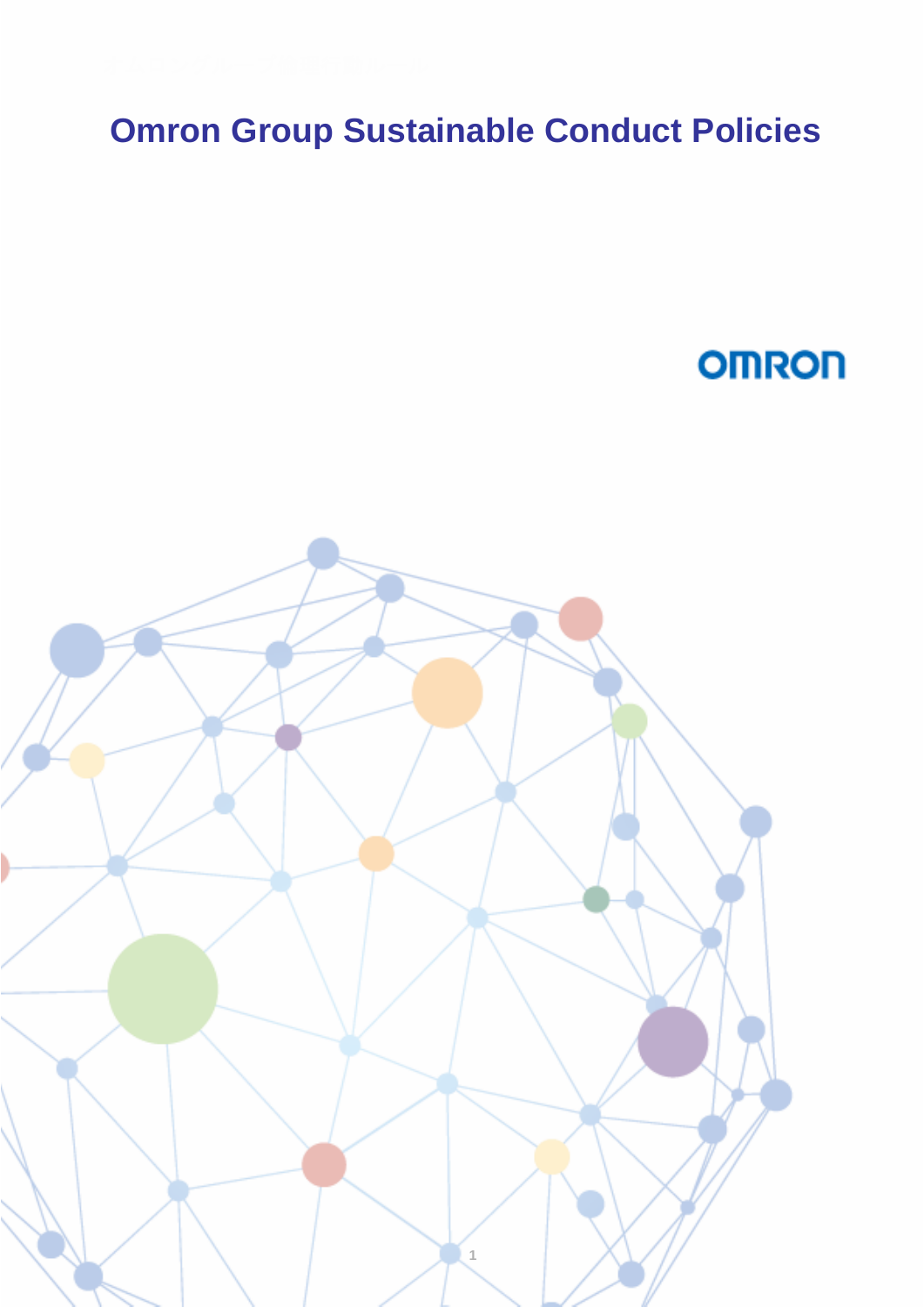# **Omron Group Sustainable Conduct Policies**

By living up to the Omron Principles, the Omron Group is committed to contributing to a better society through our businesses. To this end, we implement fair and transparent management of all our corporate activities, while autonomously and proactively addressing environmental and social issues faced by our stakeholders. To carry this out in practice, we will establish a PDCA system which is a repeating cycle of the following steps: First, clarifying environmental and social issues we aim to address and determining actions to take (PLAN); implementing the plan (DO); monitoring the status and results of execution (CHECK); and taking a corrective measure if a problem exists (ACT). The environmental and social issues that the Omron Group will address, as well as our policies for coping with these issues, are discussed below:

# **1. Human Rights, Labor Conditions, and Occupational Safety and Health**

## 1-1. Respect for Human Rights

The Omron Group is conscious of the fact that all human beings should be free and equal, and that we must respect the basic human rights of individuals. The Omron Group will not discriminate on the basis of national origin, citizenship, color, race, belief, religion, ancestry, marital status, gender, disabilities, age, sexual orientation, place of birth, social status, or any other basis prohibited by local law. To meet this commitment, the Omron Group references the UN Guiding Principles on Business and Human Rights and fulfills its corporate responsibility to respect human rights by developing procedures to identify, prevent, mitigate and remedy adverse human rights impacts.

The Omron Group actively strives to educate all Omron Group directors and employees and enhance their awareness of human rights. We also expect business partners related to our operations, products and/or services to understand and comply with this policy.

## 1-2. Labor Standards Compliance and Respect for Individuality and Diversity

The Omron Group believes that human resources are an essential source of energy that drives the company's growth, and that activating human resources is critical to create added value and improve productivity. Based on this belief, the Omron Group will motivate and support employees to reach their full potential by improving the working environment through appropriate human development, worker support initiatives, performance evaluation and remuneration, workplace facilities, corporate culture, etc. The Omron Group will also comply with applicable laws in respective countries or regions regarding remuneration and treatment for employees.

Also, the Omron Group has a high regard for the ILO Declaration on Fundamental Principles and Rights at Work. This means that we will, in accordance with applicable law, respect freedom of association and the right to collective bargaining, make the recruiting process discrimination-free, and otherwise eliminate unlawful or inappropriate discrimination in the workplace. We also will never be involved in forced, compulsory, or child labor.

## 1-3. Occupational Safety and Health

The Omron Group will abide by applicable laws and regulations regarding occupational safety and health in each respective country or region. The Omron Group also respects the rights of employees to work in a safe and healthful work environment, as well as the right to refuse to work in unsafe work conditions.

The Omron Group is mindful that safety at the workplace and the mental and physical well-being of employees and the maintenance of health are essential to enable employees to exhibit their full capabilities. Accordingly, the Omron Group gives the utmost priority to the promotion of safety and health in all business processes, and strives to build a safe and healthful work environment.

The Omron Group will also establish an effective risk management system for protection against potential disasters, accidents, terrorism, and other unexpected events.

## **2. Fair and Honest Business Practices**

## 2-1. Delivery of Secure and Safe Products and Services and Protection of Customers

Omron Group defines "Quality First" as its fundamental principle. It shall create quality products and services in any circumstance. For this purpose, the Group shall prioritize security and safety of its products and services and continue to deliver value that exceeds customer expectations to fulfill its social responsibility. The Group commits to fulfill the above responsibilities to its customers and execute them faithfully. Employees of the Group shall engage in quality assurance activities with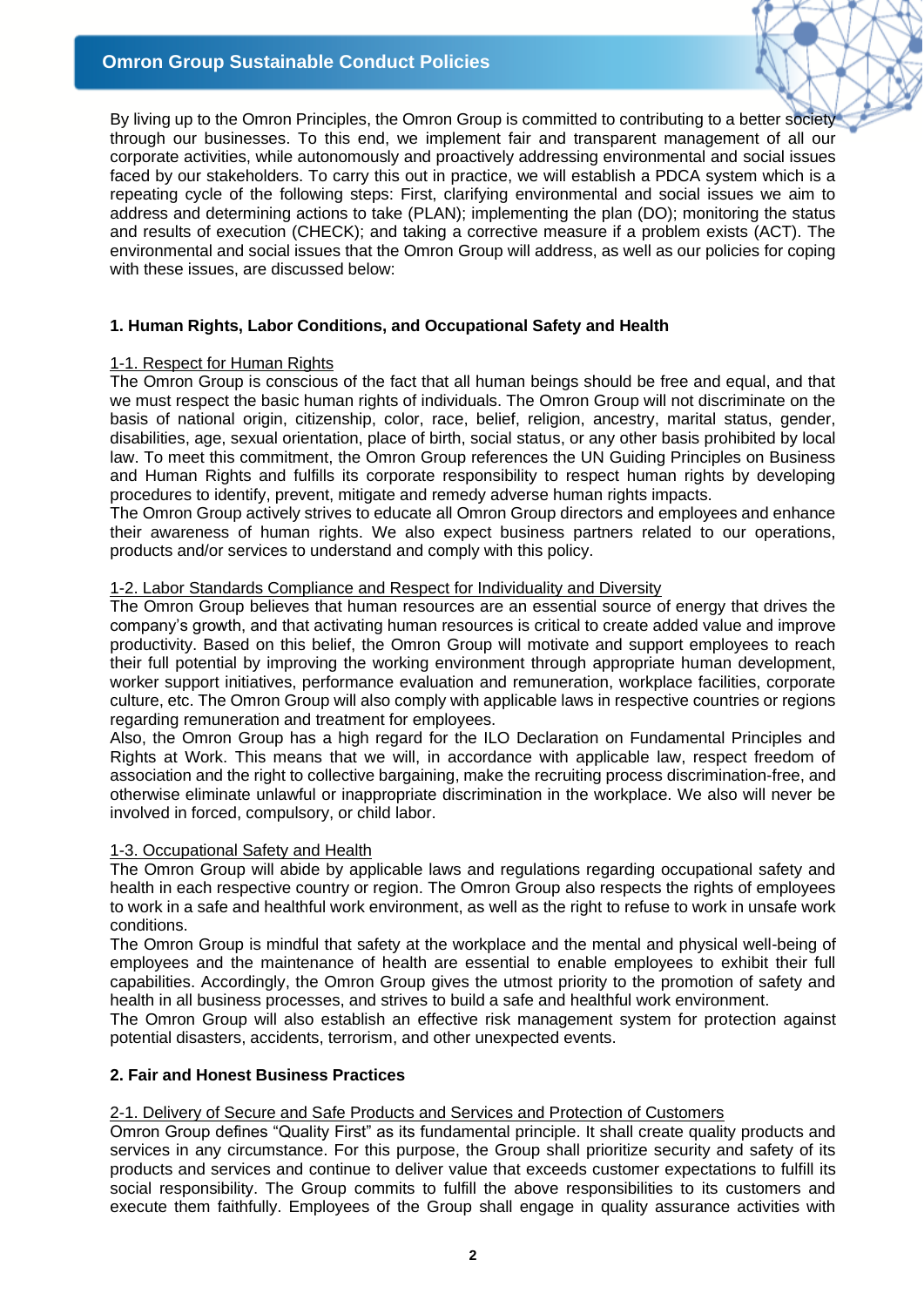

pride and confidence and contribute to achieving fair and transparent business operations.

## 2-2. Management of Information and Intellectual Property

The Omron Group is aware that trade secrets, intellectual property and personal information are property held by an organization or individual that is entitled to profit from the property. As such, the Group will appropriately manage and use information and intellectual property it holds while also implementing proper measures to maintain security of its information systems. The Group will not illegally access or use information or intellectual property held by other persons or organizations.

#### 2-3. Competition and Fair Dealing

The Omron Group strives to act in conformance with principles of fair and free competition, recognizing this as a fundamental ground rule for proper and efficient business activities. The Omron Group also emphasizes protection of rights for customers and consumers, sound development of the economy, and the independence of individual organizations. Accordingly, the Omron Group promotes free competition and endeavors to maintain legal, fair and transparent relationships with its distributors, suppliers, customers and, as appropriate, competitors.

As for suppliers, we require their support and cooperation in the Omron Group's sustainable procurement activities.

#### 2-4. Prevention of Corrupt Practices

To maintain a just and orderly society bound by laws, the Omron Group will not conduct or encourage corrupt practices such as extortion. We will also work to maintain a sound and normal relationship with political and administrative bodies as we conduct business activities. We strictly prohibit any association whatsoever with antisocial groups or others that threaten the public order and security, standing firm against them.

### 2-5. Proper Discharge of Tax Responsibilities, Accounting and Investment Activities

The Omron Group will pay tax obligations in strict compliance with the applicable laws, and will not make any false or fictitious descriptions or attempts at concealment. The Omron Group will make investments in accordance with applicable laws and internal company rules, and make no improper, speculative investments

## **3. Environmental Protection**

#### 3-1. Environmentally Conscious Business Activities

The Omron Group considers environmental issues to be a corporate responsibility and important management objective for the Group. As such, while working to lessen the negative impact on the environment arising from our business activities, we are also committed to developing and promoting products and technologies that help conserve the natural resources and the environment. By so doing, the Omron Group aims to implement environmental management practices that enhance both ecology and efficiency. To build a solid base for environmental management, the Omron Group will provide all employees with environmental education and awareness-raising opportunities in order to encourage an ecological mindset.

## 3-2. Environmental Conservation Activities

The Omron Group recognizes that actions implemented by all concerned organizations and individuals are crucial for the promotion of conservation of natural resources and the environment. As such, the Omron Group, together with relevant organizations, will proactively engage itself in solving the environmental issues that society faces. We also recommend all Omron Group directors and employees to demonstrate concern for environmental protection, even in private activities away from work, and to act in an environmentally conscious manner.

## **4. Harmonious Coexistence with Society**

## 4-1. Respect for Local Communities

The Omron Group is aware of the importance of serving as a valued corporate citizen, and thus it strives for harmonious coexistence with society. As a part of our local communities, we not only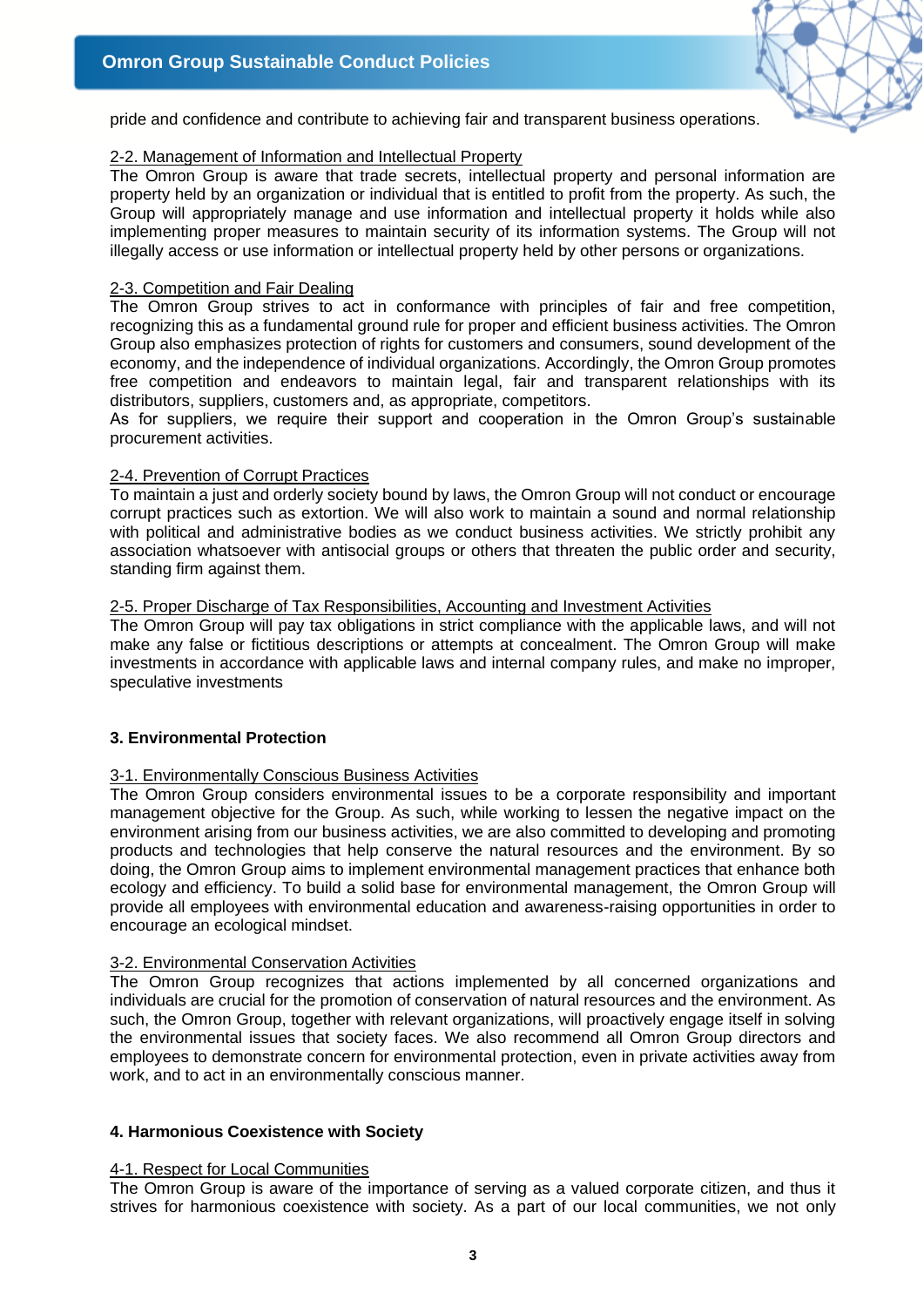

comply with all applicable laws and rules but also respect local culture and customs. We will always strive to give due consideration to the effect of our business activities on local communities.

### 4-2. Strict International Trade Management

The Omron Group complies with applicable laws and regulations relating to international trade restrictions.

#### 4-3. Community Involvement and Social Contributions (Corporate Citizenship)

As a responsible corporate citizen, the Omron Group will actively promote community involvement and other social contribution activities. When engaging in community activities, the Omron Group selects themes of activities that suit the culture, social climate or issues of respective countries or regions and are aligned with the Omron Group's values, resources (financial and human resources, products, facilities, etc.), and expertise (technology, know-how, etc.). Based on this, the Group aims to take the best action available, such as collaboration with communities and related organizations (NGO, NPO and other concerned organizations).

The Omron Group Sustainable Conduct Policies were developed by referring to ISO 26000 – Social Responsibility, the OECD Guidelines for Multinational Enterprises, the United Nations Global Compact, the Universal Declaration of Human Rights, and other major international standards and guidelines.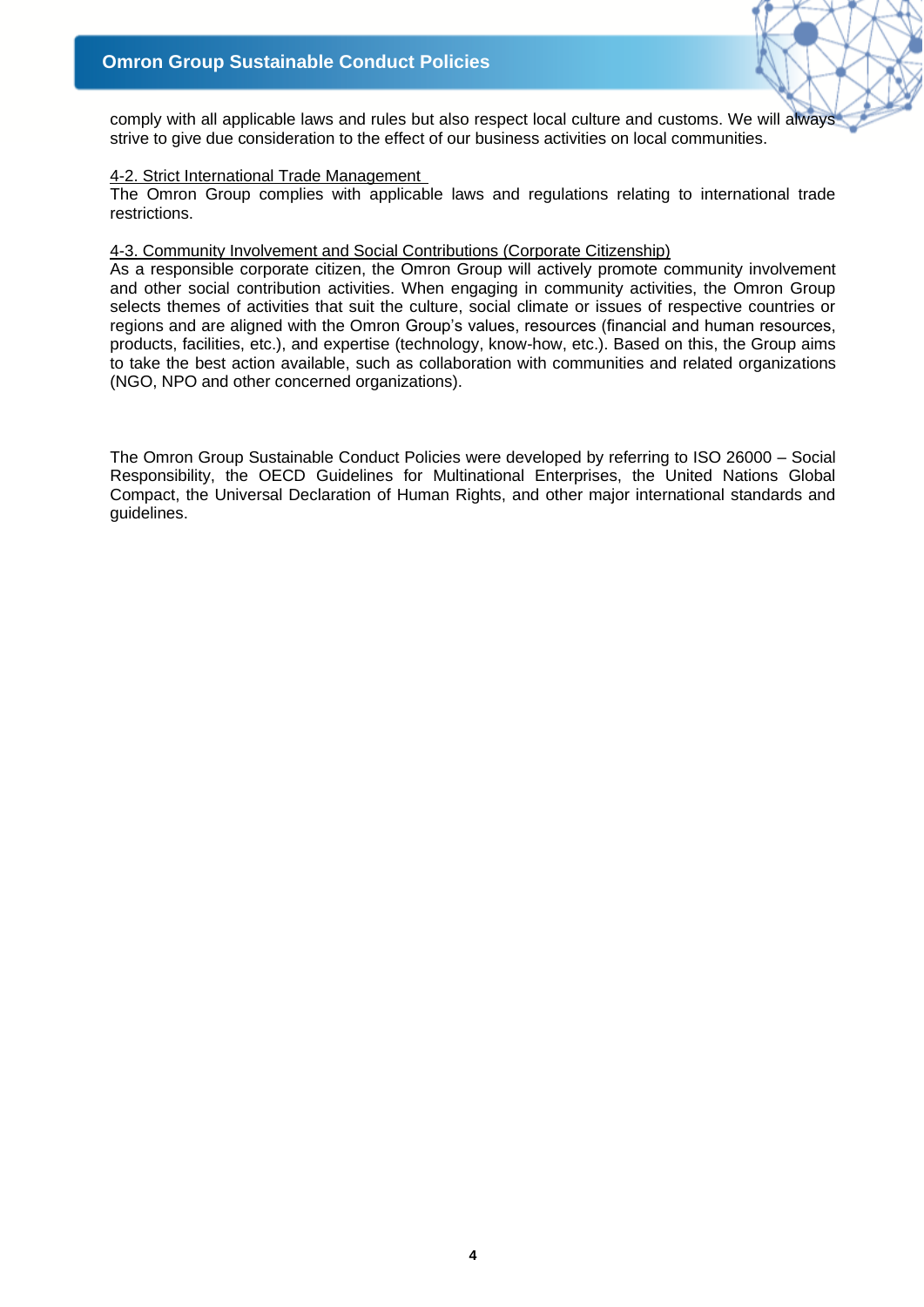# **Omron Group Rules for Ethical Conduct**

# **OMRON**

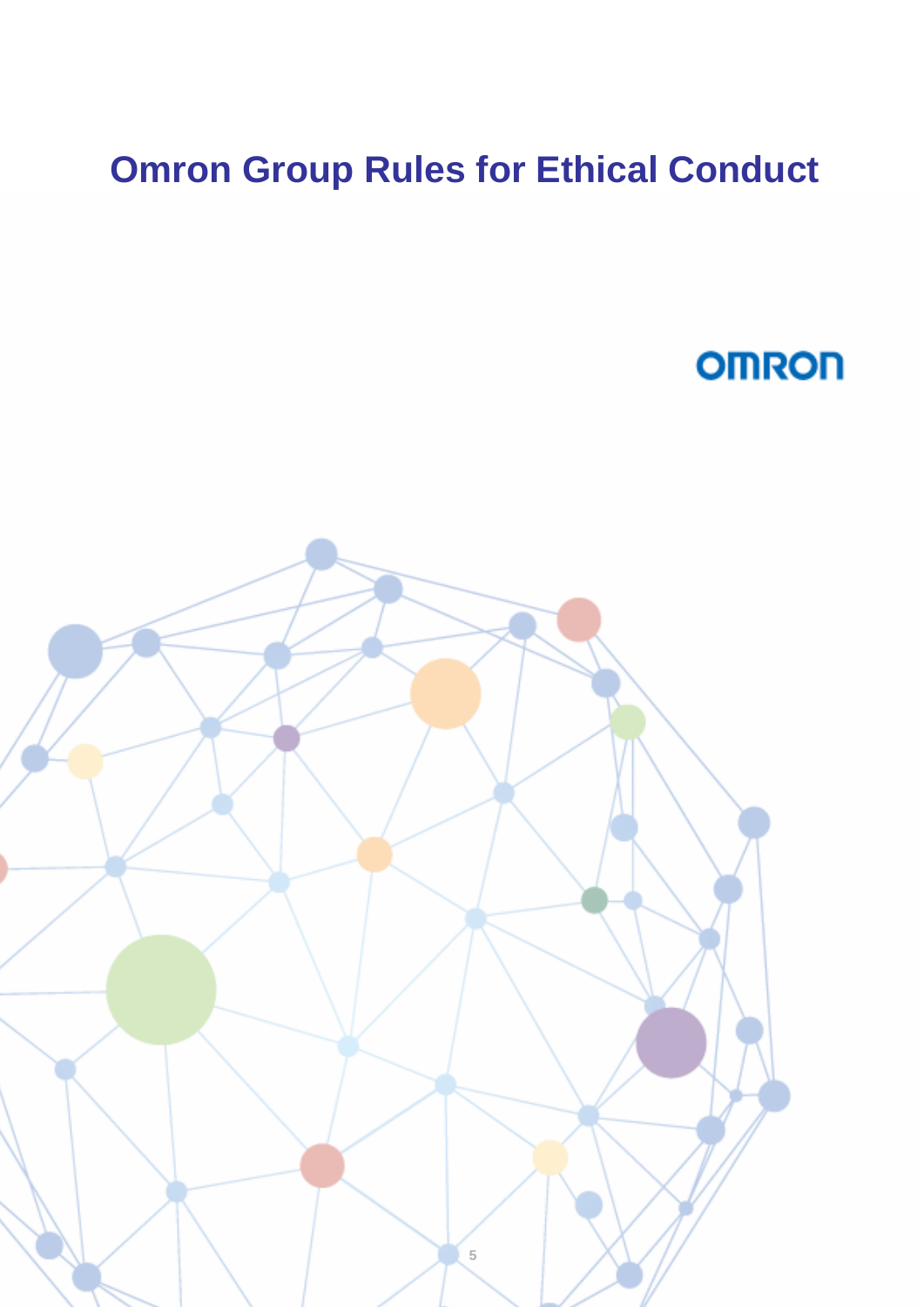

All individual members for the OMRON Group, including directors, officers, and employees (referred to as "**Members**", "**we**", or "**us**") will understand and comply with this OMRON Group Rule Relating to Ethical Conduct in order to contribute to enhancing the social reputation of the OMRON Group and its corporate value, and to facilitating smoother corporate management and business practices.

# **1. Respect for Human Rights**

(1) No Discrimination or Other Unreasonable Treatment

We will value the human rights of each individual and must not discriminate, harass or treat others in an unreasonable manner.

- (2) Fair and Sincere Attitudes towards Others We will interact with others with respect and gratitude, and respond to them in a fair and honest manner.
- (3) Respect for Privacy and Protection of Personal Information Subsection 6. (2) "Respect for Privacy and Protection of Personal Information" shall apply to the respect for privacy and the protection of personal information.
- (4) No Forced Labor and Child Labor We must not engage in forced or child labor or other similar practices.

# **2**. **Labor Standards Compliance**

(1) No Harassment

We must not engage in sexual harassment, power harassment, status-based harassment (i.e., workplace discrimination or infliction of emotional distress based on a position of power) or any other form of harassment.

(2) Proper Work Communication

Our workplace communication must not adversely affect the company's reputation or creditworthiness, or create a hostile work environment.

(3) No Coercion

We must comply with the Rules and must not use coercion, force or threats to induce others to violate internal OMRON policies or applicable laws and regulations.

# **3. Occupational Health and Safety**

- (1) Safety and Comfort in the Workplace
	- We must comply with all applicable laws, regulations and internal company rules relating to safety and hygiene in the workplace. We will strive to create a workplace that is safe and comfortable to work in both physically and mentally.
- (2) Prompt Response to Accidents and Prevention of Recurrence If any disaster, accident, outbreak of infectious disease, environmental spill, or other misfortune occurs in the workplace, we will promptly take all appropriate measures in accordance with directions from responsible managers and others in charge. We also will actively cooperate in company efforts to limit and prevent such events in the future.

# **4. Safe Products and Services**

- (1) Delivery of Secure and Safe Products and Services
- We will execute the fundamental policy of "Quality First" in our products and services by prioritizing security and safety over other business functions such as planning, R&D, production, sales, maintenance, and disposal.
- (2) Making Safety Information Available To ensure user safety, we will provide to our customers plain and clear instructions and warnings. We will also make available safety training and guidelines to encourage proper use of our products and services.
- (3) Prompt and Proper Action in the Event of Accidents If there are accidents caused by our products or services, we will take prompt action to limit damage. We will investigate and identify facts, make appropriate disclosure, identify the causes of the accidents, and take action to the extent practicable to correct any problems and prevent the recurrence of the problem.
- (4) Complying with Laws, regulations, and Standards We will comply with all applicable laws, regulations, and standards relating to the quality and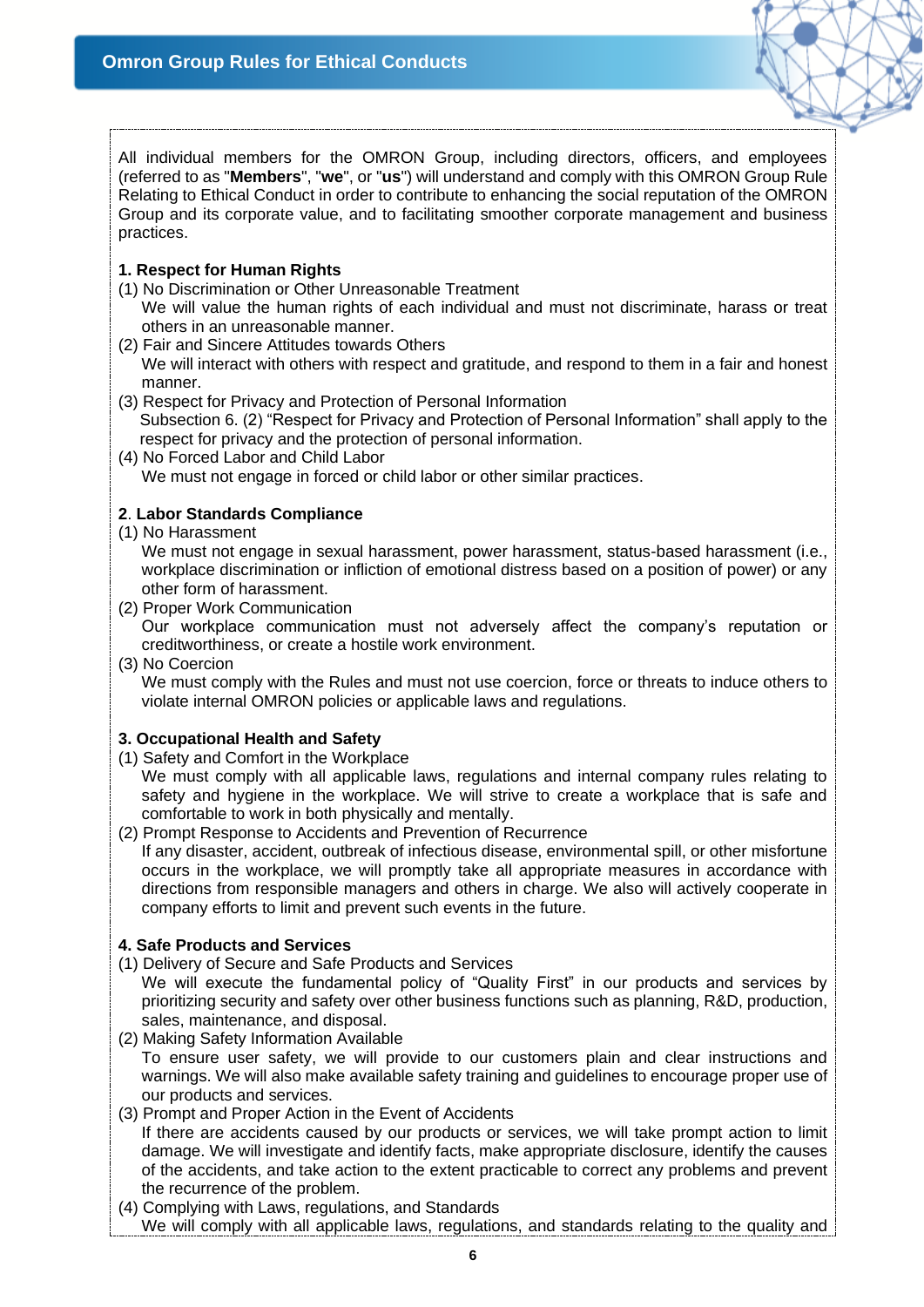safety of products and services in the countries or regions in which they are sold and used.

## **5. Protection of Customers**

(1) Provision of Appropriate Information

To assist customers and consumers with decisions regarding the purchase, use and disposal of our products and services, we will examine all methods of providing information, such as specification sheets, instruction manuals, leaflets and website pages, and carefully consider and implement appropriate methods of notification.

- (2) Protection of Customer Information Subsection 6. (1) "Proper Management of Information" shall apply to the protection of customer information.
- (3) Good Faith Response to Inquiries and Service Requests We will respond in good faith to requests and inquiries from customers and consumers. We will also forward feedback and input from customers and consumers to relevant internal personnel, so as to incorporate useful customer input into subsequent business activities.

## **6. Information Protection and Management**

- (1) Proper Management of Information (Information Security)
	- To fulfill our responsibilities to all stakeholders, we will appropriately manage personal information, company information and information supplied from business associates. Appropriate management of information requires identifying and marking information to be protected, management of third parties to which information is disclosed, and reasonable systems and procedures to prevent illegal or inappropriate leakage of confidential or private information, misuse of such information, use of mistaken information such as data input errors, and loss or corruption of such information as well as system failures.
- (2) Respect for Privacy and Protection of Personal Information We respect the privacy of all persons and will use all reasonable care to maintain the privacy and confidentiality of personal data, prohibiting unauthorized disclosure of or access to such data in accordance with applicable data protection laws and regulations.

# **7. Protection and Management of Intellectual Property**

(1) Respect for Intellectual Property and Non-infringement of Rights

We respect intellectual property held by others and must not infringe the intellectual property rights of others. Unless we have reasonable grounds for its use, we will obtain the consent of the owners of intellectual property. We must not make unauthorized use of the intellectual property of others.

- a. Due Investigation of Intellectual Property
	- Before the development, manufacture, sale or distribution of products or services, we will conduct appropriate investigations of existing patents, designs, trademarks and other intellectual property rights of others.
- b. No Unauthorized Reproduction We must not make unauthorized copies of software or other copyrighted materials.
- c. Proper Use of Computer Networks We will not infringe on the rights of others with regards to copyrighted materials (such as books, articles, pictures, music or other items) when communicating information in e-mails or website pages or when using information available on computer networks.
- (2) No Misappropriation and No Unauthorized Use of Trade Secrets
- We must not acquire or use trade secrets of others in an unauthorized or unreasonable manner. (3) Proper Management of OMRON's Intellectual Property
- We must appropriately manage intellectual property held by the OMRON Group, complying with internal company rules regarding confidentiality and information security. We must also safeguard the company from unauthorized disclosures, leakage and infringement of intellectual property rights by others.
- (4) Prompt Reporting of Intellectual Property Created in Work In accordance with internal OMRON rules and employment-related agreements, we will promptly report to OMRON information regarding inventions, designs, trademarks, copyrighted materials, trade secrets and other intellectual property devised, created or made in relation to job related activities.
- (5) Proper use of the OMRON logo and OMRON domain We will use the OMRON logo and OMRON domain correctly in accordance with the internal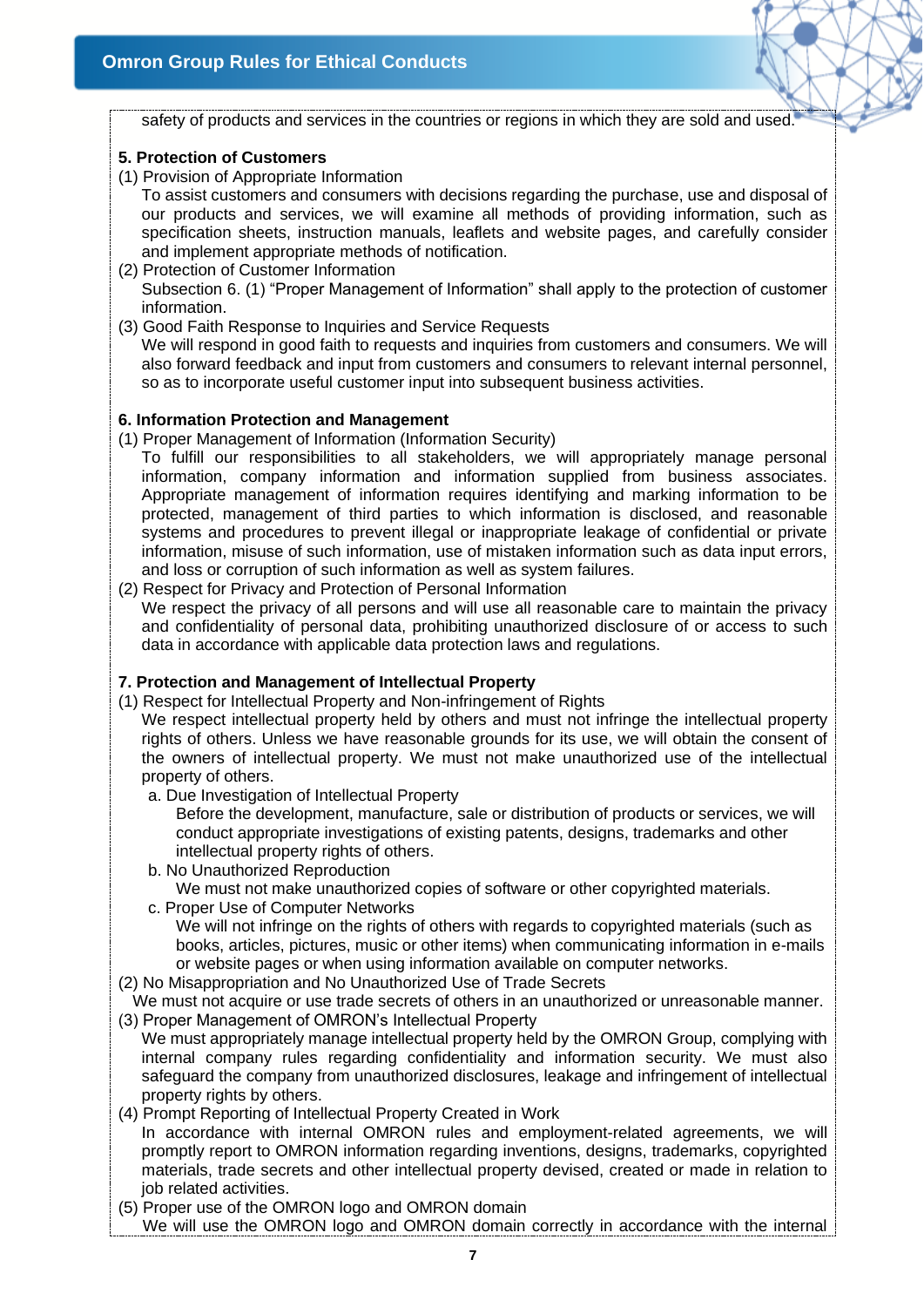rules that stipulate the ways for representation and presentation and the conditions for usage, approval process and other matters, in order to maintain and improve the value of the brand.

# **8. Fair and Healthy Competition with Competitors**

(1) No Restrictions on Free Business Practices

We must not engage in illegal agreements or arrangements that may lead to restrictions on free business practices as set forth by the applicable laws and regulations.

a. No Agreements with Competitors (No Cartels)

We must not engage in price fixing or other illegal agreements or arrangements with competitors regarding sales volume, territories, customers or other competitive factors.

- b. No Unethical or Unfair Bidding Arrangements We must not take part in any unethical or unfair bidding activity, such as fixing the successful bidder or contract price.
- c. Prohibition on Certain Trade Association Activities

When participating in trade associations or other meetings with companies in our industries, we must not participate in any way in actions or plans with competitors contemplated to form a cartel, rig bidding or interfere with companies newly entering a market or exclude other companies from a market. If presented with proposals by other companies to engage in these activities, to avoid any doubt, we must register our clear objections.

(2) No Unfair Trade Practices

We must not misappropriate the trade secrets of others and not engage in unfair trade practices such as untrue or misleading statements to customers about products of others.

## **9. Fair Dealings with Distributors**

- (1) We will deal with distributors, agents or other distribution entities ("**Distributors**") in a fair and honest manner and must not make unreasonable demands or exhibit unfair behavior towards them.
	- a. No Restrictions on Resale Prices

We must not engage in any illegal agreement with respect to fixing resale prices with Distributors, nor must we instruct or pressure Distributors to maintain inappropriately the level of wholesale or retail prices, unless permitted under applicable laws and regulations.

b. No Unfair Rebates

Rebate policies and terms must be fair and clear with respect to calculation standards, timing, method of payment and other items. We must not reward Distributors with rebates for maintaining resale prices or for not dealing with competing products, unless permitted under applicable laws and regulations.

c. No Abuse of Bargaining Power

We must not take unfair advantage of our market position to dictate or change business terms, force purchase of our products, request unreasonable financial contributions or interfere with internal management of our Distributors.

- d. No Restrictions on Distributors In addition to the above, we must not engage in unfair trade practices with our Distributors, such as imposing unreasonable restrictions.
- (2) We must not accept money, gifts or entertainment from any Distributors except for items distributed for advertising purposes, gifts for all section members and entertainment and gifts of de minimis value that are appropriate to promote mutual relationship. In addition, We must not offer excessive gifts and entertainment beyond appropriate as a courtesy or as permissible under current societal standards We must understand some countries and regions prohibit receiving and/or giving certain gifts and entertainment as commercial bribery.

## **10. Fair Dealings with Suppliers**

(1) Fair Selection of Suppliers

We must deal with selections of suppliers of products or services based on an "open door" policy. We must select suppliers fairly, based on objective standards such as quality, price, delivery, service and compliance.

(2) Equal and Fair Relations Purchasing must be equal, fair and based on mutual agreement. We must work fairly and honestly with our suppliers and not make any unreasonable demands or exhibit unfair behavior toward them. We must comply with all applicable laws and regulations regarding purchasing.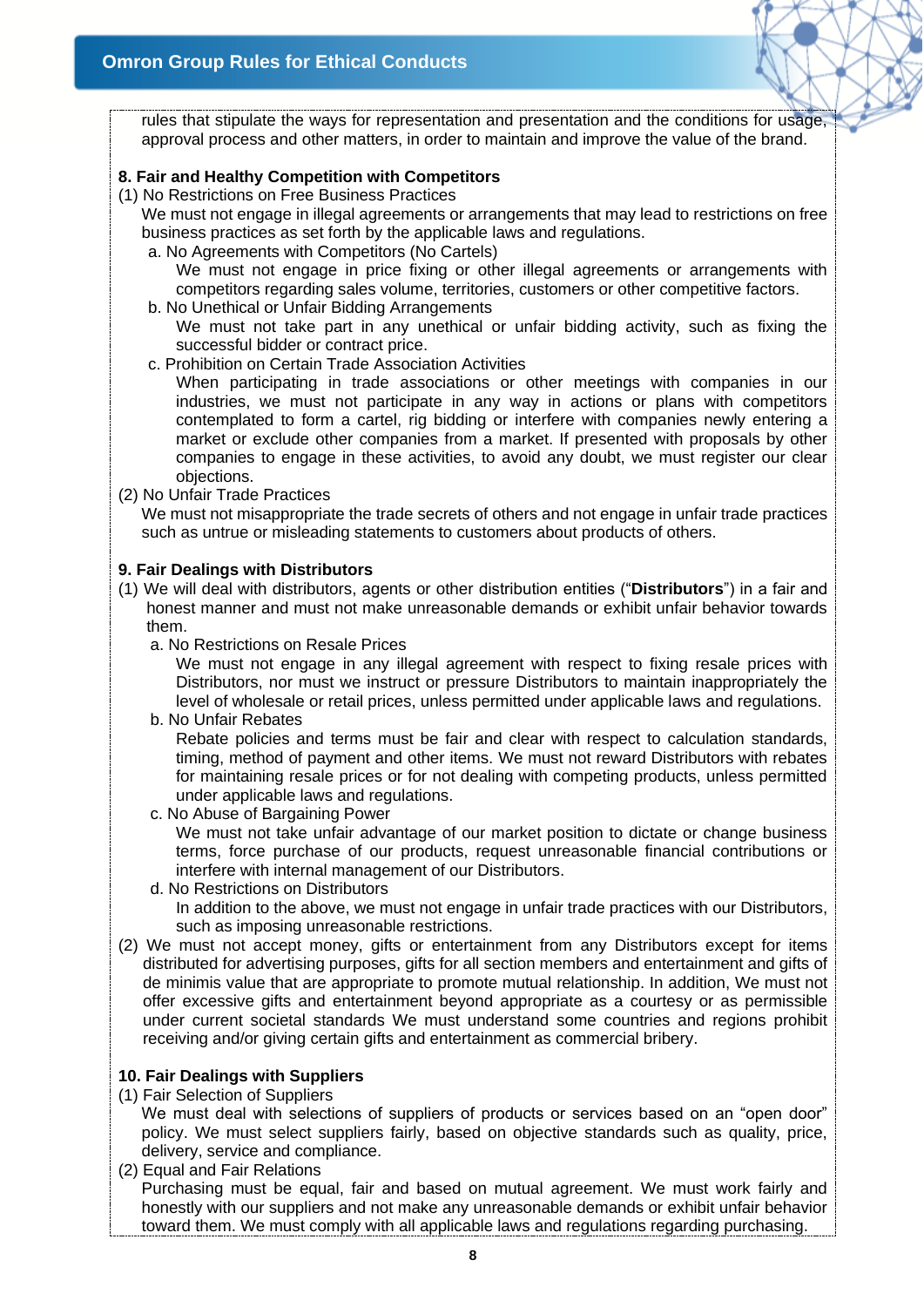

a. No Compulsory Purchases or Tie-in Transactions

We must not force suppliers to purchase certain products or services or make supply transactions conditional on their purchase of our products or services in violation of applicable laws and regulations.

- b. No Abuse of Bargaining Power We must not abuse our position as purchaser or consignee to dictate unfairly the terms of transactions or related changes or to impose unreasonable demands or obligations.
- c. No Monetary Gifts and Entertainment

We must not accept money, gifts or entertainment from any supplier except for items distributed for advertising purposes, gifts for all section members and entertainment and gifts of de minimis value that are appropriate to promote mutual relationship. We must understand some countries and regions prohibit the receipt of certain gifts and entertainment as commercial bribery.

## **11. Fair Dealings with Customers**

(1) No Misleading Conduct

We must avoid conduct or misuse of facts that will mislead consumers and customers in their decisions regarding product purchases.

- a. No Excessive Promotional Items We must not provide to customers gifts, gift coupons or prizes that would exceed statutory limits under applicable law and regulations.
- b. Fair Comparison Advertising

When we make advertisements, representations or explanations regarding our products or services in comparison with those of others (if permitted under applicable local laws and regulations), we must not make false, inaccurate or misleading statements.

- c. Fair Representations, Advertising and Promotion In our brochures and advertising for products or services, we must not make false or misleading representations with respect to such products or services. Furthermore, our advertising and promotions must comply with accepted ethical standards for advertising, and we must not defame or infringe the rights of other companies or individuals, or violate applicable laws and regulations.
- (2) No Excessive Entertainment

We must not offer excessive gifts and entertainment beyond appropriate as a courtesy or as permissible under current societal standards; provided that Subsection 12. (1) "Compliance with Restrictions on Entertainment and Gifts" shall apply to gifts and offerings to public officials or governmental employees (which are generally prohibited). We must understand some countries and regions prohibit giving certain gifts and entertainment as commercial bribery.

# **12. Appropriate Relations with Governmental Authorities**

(1) Compliance with Restrictions on Entertainment and Gifts

We must comply with restrictions on entertainment and gifts to public officials, employees in public bodies or governmental owned entities, and politicians ("**Governmental Employees**").

a. No Unlawful Exchange

We must not offer payments, entertainment or gifts, or provide other personal benefits to Governmental Employees in any way related to OMRON business, such as for purposes of obtaining or maintaining commercial contracts, receiving preferential tax or other treatment or acquiring non-public information.

b. No Entertainment or Gifts

With or without the intent to win favorable treatment, we must not offer entertainment or gifts to Governmental Employees unless clearly permitted by prudent social standards and applicable laws and regulations.

c. Third Party Payments

The provisions of a. and b. above also apply to payments, entertainment, gifts or other personal benefits given through third parties, such as agents or consultants.

(2) Applicable to Foreign Governmental Employees

The above guidelines will apply to all politicians and Governmental Employees in countries in which we do business.

# **13. Standing Firm Against Antisocial Forces**

(1) No Offer of Economic Benefits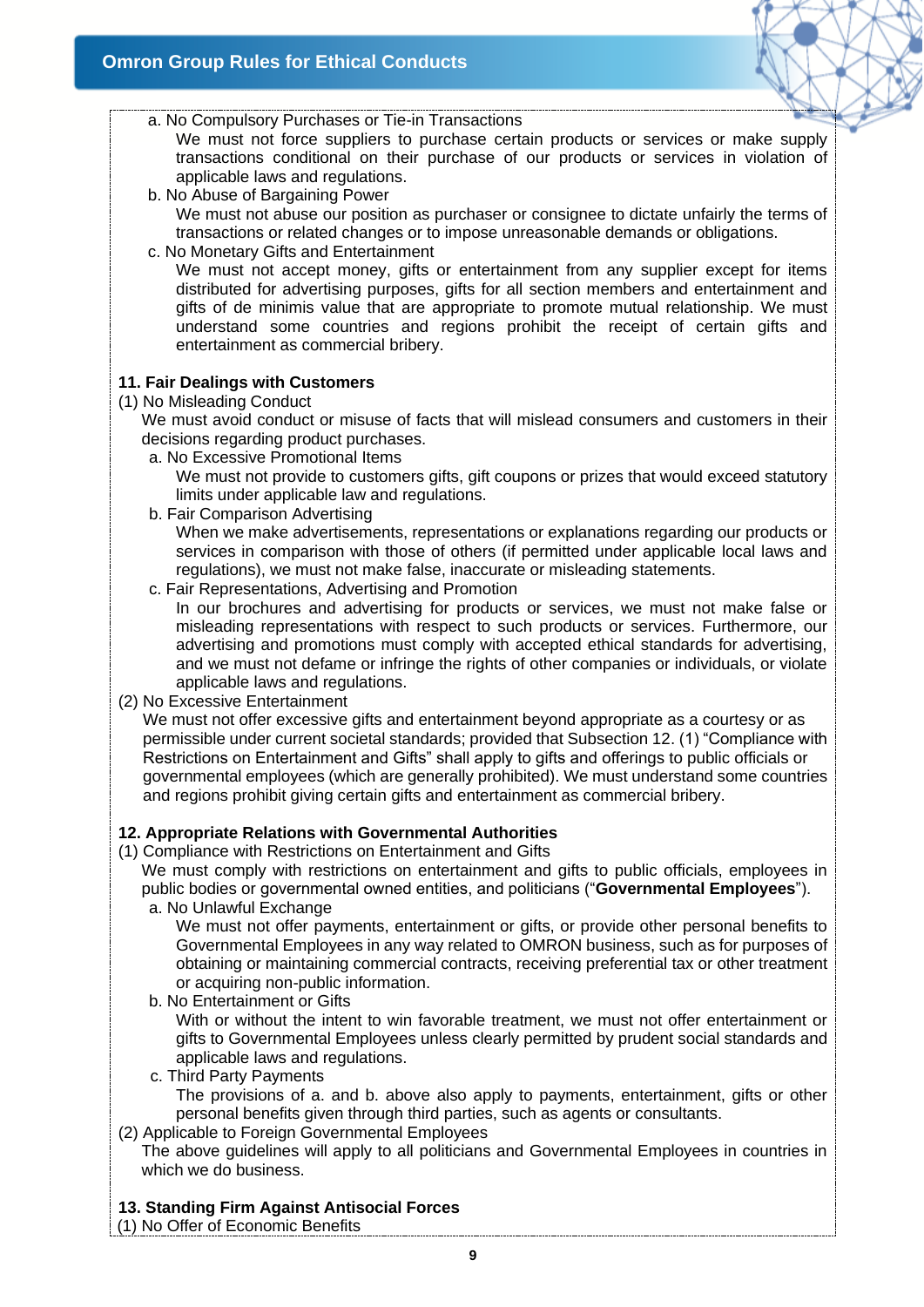We must not provide economic benefits in any form in connection with shareholders' exercise of their rights.

(2) No Affiliation with Antisocial Groups

We must not have any interaction whatsoever with antisocial groups or groups that threaten the public order and security, regardless of the manner, such as through magazine subscriptions, donations, membership fees or commercial transactions.

- (3) "Standing Firm" Attitudes We must "stand firm" in our refusal of demands for money or gifts from any antisocial group. Members receiving any such demands must, upon consultation with their manager or supervisor, resolutely refuse any such demands with a policy of "No Money;" "No Use" and "No Fear." We will report these incidents to the appropriate regulatory agency.
- (4) No Money Laundering

We must comply with applicable laws and regulations regarding "money laundering" and similar financial transactions, such as relating to the holding, exchange, conversion and transfer of illegally generated financial assets.

## **14. Proper Discharge of Tax Responsibilities and Accounting**

(1) Compliance with Tax Laws

We must endeavor to maintain our understanding of, and strictly compliance with, tax and foreign exchange laws. We must promptly pay our tax obligations.

(2) Proper Accounting Management

We must handle all expenses, accounting sales, profits and fund transfers properly and in accordance with applicable laws, accounting principles and internal company rules. We must not make any false descriptions in accounting documents and must not conceal accounting information.

(3) Maintenance of Records and Reporting

We must maintain records of the foregoing in accordance with applicable laws and regulations, accounting principles and internal company rules. Accurate information and records must be disclosed or reported to the administrative section of the company, if requested, for their review of the foregoing practices.

## **15. No Speculative Investment**

(1) Appropriate Funds Management/Investment Activities

Funds Management/Investments in real estate, securities and other similar items must be made in accordance with internal company rules and applicable laws and regulations, and must be limited to the scope necessary for the management and business purposes of the company. These investments must be carried out only after receiving necessary approvals.

(2) No Speculative Investment We must not make any investments, foreign currency exchange transactions or commodities purchases for purposes of speculation.

## **16. Environmentally Conscious Business Activities**

(1) Environmental Activities

Throughout our operations with respect to research and development, production, sales, administration and after-sales service, we will undertake environmental activities such as energy and natural resource conservation, reducing waste, discontinuing or reducing use of hazardous materials, reclaiming unused products and recycling.

- (2) Compliance with Environmental Regulations We must properly understand and comply with all applicable environmental laws, national and local regulations, and other governmental requirements and agreements for preserving the environment and protecting it against industrial pollutants.
- (3) Compliance with International Standards We will establish an environmental management system to achieve conformance with international standards. We will maintain relevant environmental standard certifications.

# **17. Respect for Local Communities**

- (1) Compliance with International Rules and Local Laws We must comply with applicable laws and regulations of the respective countries or regions in which we conduct transactions.
- (2) Respecting Culture and Customs in Each Country or Region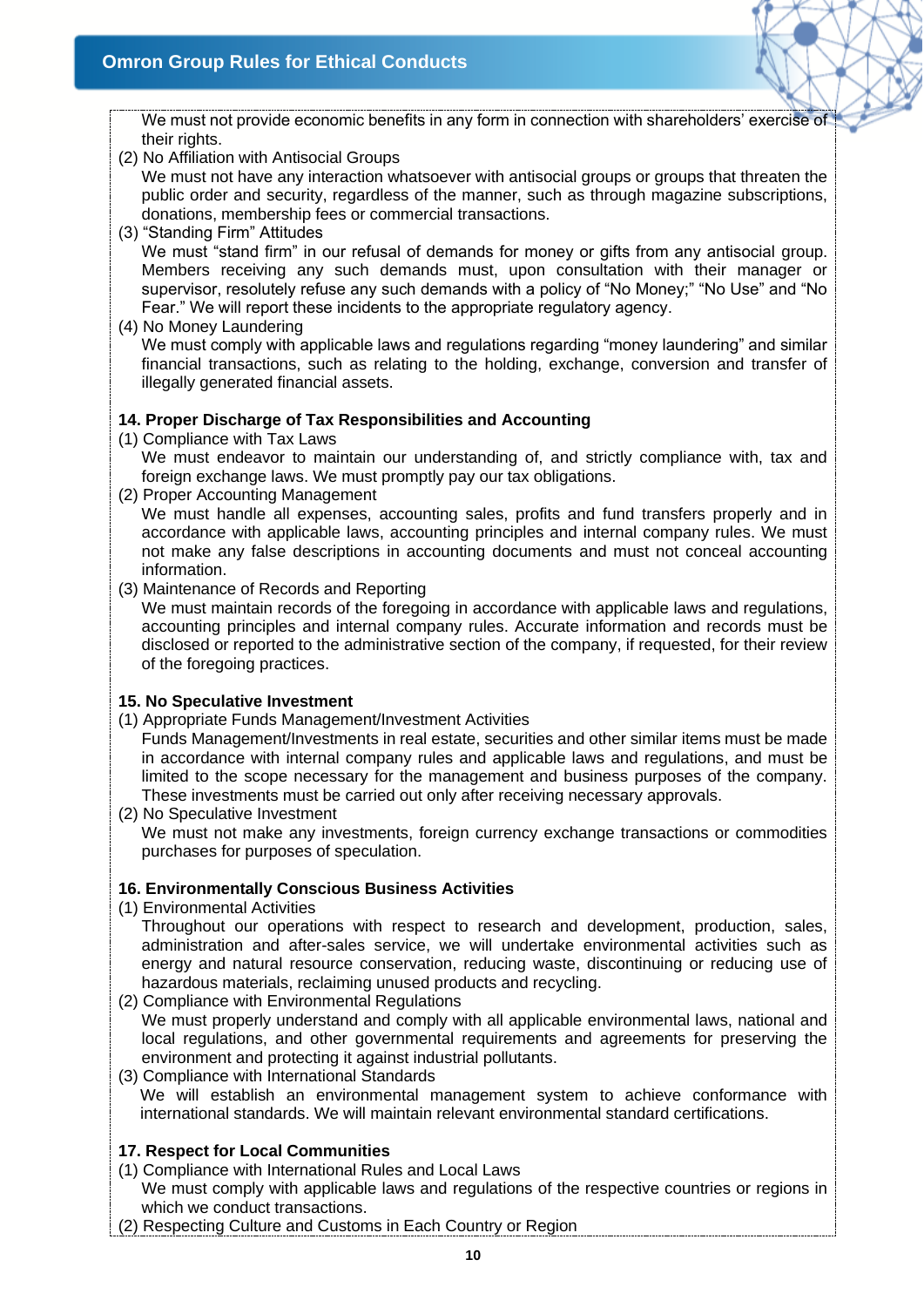We will respect the local customs and cultures in countries or regions in which we conduct business.

(3) Maintenance of Safety in Business Practices

We will endeavor to maintain safety in our business practices through proper management of equipment, facilities and practices so as to prevent our business practices from threatening the communities in which we operate. If any problem occurs, we will promptly respond under the guidance of responsible company management. We also will cooperate in the company's implementation of necessary measures to limit the damage and prevent the recurrence of such problems.

# **18. Strict International Trade Management**

(1) Compliance with Laws/Regulations and Internal Rules regarding Prohibition of Engaging in Restricted Trade and Export Control

We must not be involved in any trade activities that negatively affect, in any significant way, the maintenance of international peace and security. Moreover, we must comply with all applicable laws and regulations and internal rules regarding export control in countries or regions in which we conduct business.

a. Obtaining Export Licenses and Permits

Before initiating certain activities that are restricted by applicable laws and regulations or internal company rules such as exporting weapons, controlled commodities (such as products, parts and production facilities) or controlled technologies (such as software, drawings, materials and training) that may fall within the export control restrictions under applicable laws and regulations or internal company rules and could be used for weapons, we must obtain appropriate licenses or approvals.

b. No Dealings with "Forbidden Persons"

We must not sell products or technology to customers listed on any applicable forbidden or restricted persons list in violation of applicable laws and regulations or internal rules.

c. Compliance with Statutory Procedures for Hand Deliveries Out of Country

We must comply with export control requirements, including with respect to hand deliveries of controlled products or technologies on business trips abroad and electronic transmission of software or technical documents.

(2) Compliance with Laws/Regulations and Internal Rules regarding Customs Clearance Administration

When engaging in international trade, we must classify goods, set prices, and determine and mark the country of origin in a precise manner in accordance to the laws and regulations and internal rules regarding customs clearance administration.

# **19. Proper Contract Management**

Before we execute a contract with a third party, we must have it reviewed by the legal department in advance and obtain approval under internal rules. We will properly manage contracts and their retention, modification, renewal and termination and perform their terms and conditions in good faith.

# **20. Prohibition of Abuse of Corporate Position**

## (1) No Insider Trading

Each of us must not, by using non-public information about OMRON Corporation or other listed companies obtained through performance of work duties, personally participate in the purchase or sale of stock of OMRON or such other companies.

In addition, each of us must not use non-public information obtained at work for obtaining personal economic benefit such as investing in real estate.

Finally, each of us must not communicate any such non-public information to any person inside or outside the company, except when the disclosure is necessary for performance of work duties.

(2) No Disclosure of Confidential Information

Each of us must not disclose trade secrets or other confidential information about OMRON to any third party if the disclosure is not necessary for performance of work duties. Such information must not be used for purposes other than the performance of work duties.

(3) No Use of Corporate Property and Assets for Non-Work Purpose

Each of us must not take company property off the company premises or use company property for personal benefit or the benefit of a third party, unless the same is necessary for performance